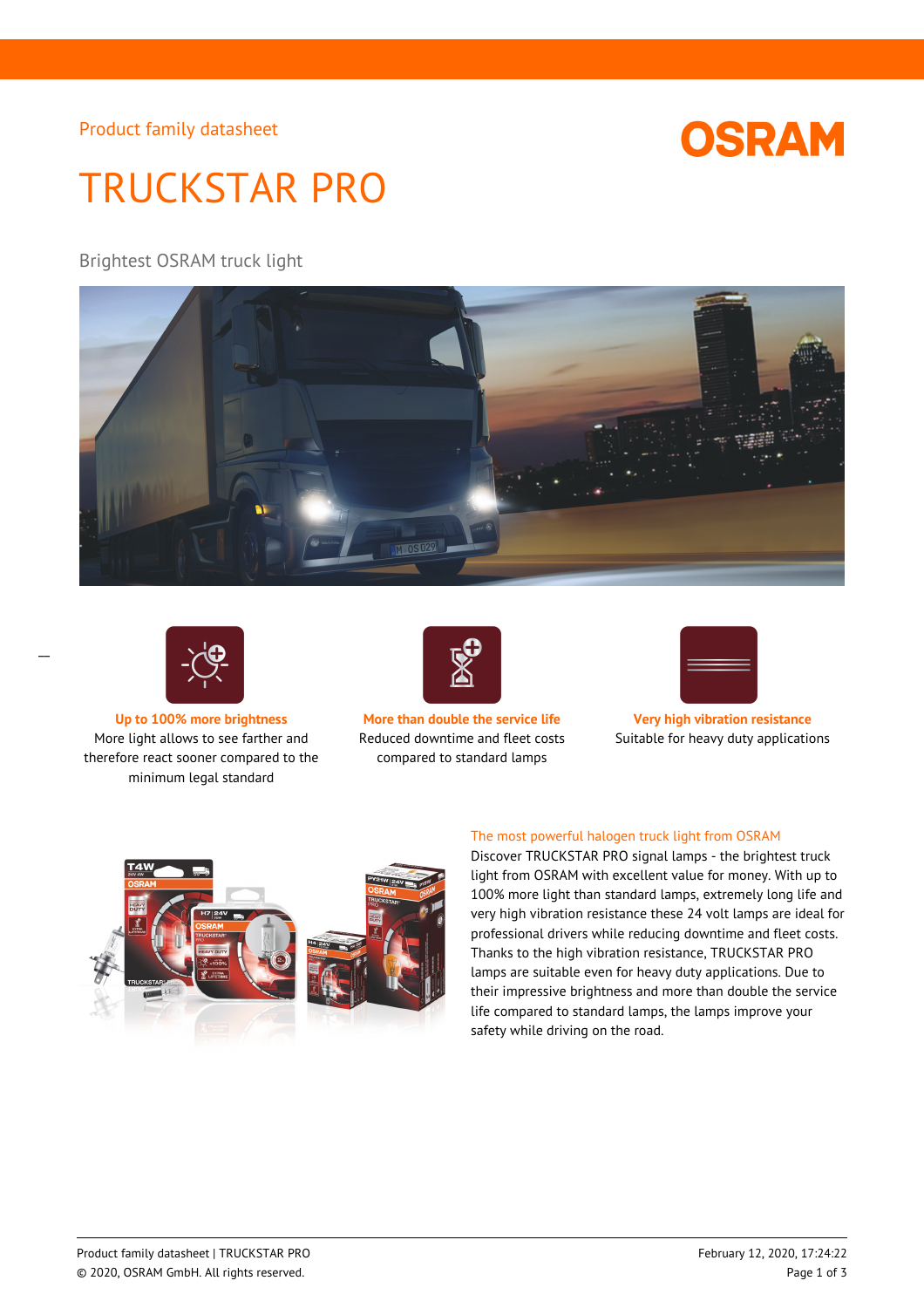# Product family datasheet

## Technical data

|                            | <b>Product information</b> |                                                       | Electrical data         |                           |                           |                        |
|----------------------------|----------------------------|-------------------------------------------------------|-------------------------|---------------------------|---------------------------|------------------------|
| <b>Product description</b> | Order reference            | <b>Application (Category</b><br>and Product specific) | <b>Power</b><br>input   | <b>Nominal</b><br>voltage | <b>Nominal</b><br>wattage | <b>Test</b><br>voltage |
| <b>TRUCKSTAR PRO H1</b>    | 64155TSP                   | Halogen headlight<br>lamp                             | $84 \, W^{1}$           | 24.0 V                    | 70.00 W                   | 28.0 V                 |
| <b>TRUCKSTAR PRO H3</b>    | 64156TSP                   | Halogen headlight<br>lamp                             |                         | 24.0 V                    | 70.00 W                   | 28.0 V                 |
| <b>TRUCKSTAR PRO H4</b>    | 64196TSP                   | Halogen headlight<br>lamp                             | 85/80<br>W <sup>1</sup> | 24.0 V                    | 75/70 W                   | 28.0 V                 |
| TRUCKSTAR PRO H7           | 64215TSP                   | Halogen headlight<br>lamp                             | 75 W <sup>1</sup>       | 24.0 V                    | 70.00 W                   | 28.0 V                 |
| <b>TRUCKSTAR PRO H11</b>   | 64216TSP                   | Halogen headlight<br>lamp                             |                         | 24.0 V                    | 70.00 W                   | 28.0 V                 |

|                            | <b>Photometrical data</b> |                                      | Dimensions & weight |                     | Lifespan                  |                                |
|----------------------------|---------------------------|--------------------------------------|---------------------|---------------------|---------------------------|--------------------------------|
| <b>Product description</b> | <b>Luminous flux</b>      | <b>Luminous</b><br>flux<br>tolerance | Length              | <b>Diamete</b><br>r | Lifespan B3               | <b>Lifes</b><br>pan<br>Τc      |
| TRUCKSTAR PRO H1           | 1900 lm                   | ±15%                                 | 67.5 mm             | $9 \text{ mm}$      | 600 h                     | 1200<br>h                      |
| TRUCKSTAR PRO H3           | 1750 lm                   | ±15%                                 | 42.0 mm             | $12.0$ mm           | 600 h                     | 1200<br>h                      |
| TRUCKSTAR PRO H4           | 1900/1200 lm              | ±15/±15<br>%                         | 82.0 mm             |                     | 140 / 450 h <sup>2)</sup> | 300/<br>1000<br>h <sup>2</sup> |
| TRUCKSTAR PRO H7           | 1750 lm                   | ±10%                                 | 59.0 mm             | $12.0$ mm           | 500 h                     | 1000<br>h                      |
| TRUCKSTAR PRO H11          | 1600 lm                   | ±10%                                 | $67.0$ mm           | $12.0 \text{ mm}$   | 500 h                     | 1000<br>h                      |

|                            | <b>Additional product</b><br>data     | <b>Capabilities</b> | Certificates &<br>standards |
|----------------------------|---------------------------------------|---------------------|-----------------------------|
| <b>Product description</b> | <b>Base (standard</b><br>designation) | <b>Technology</b>   | <b>ECE category</b>         |
| TRUCKSTAR PRO H1           | P14.5s                                | Halogen lamp        | H1                          |
| TRUCKSTAR PRO H3           | PK22s                                 | Halogen lamp        | H <sub>3</sub>              |
| TRUCKSTAR PRO H4           | P43t                                  | Halogen lamp        | H4                          |
| TRUCKSTAR PRO H7           | PX26d                                 | Halogen lamp        | H <sub>7</sub>              |
| TRUCKSTAR PRO H11          | <b>PGJ19-2</b>                        | Halogen lamp        | H11                         |

1) Maximum

 $\overline{a}$ 

2) Filament 1